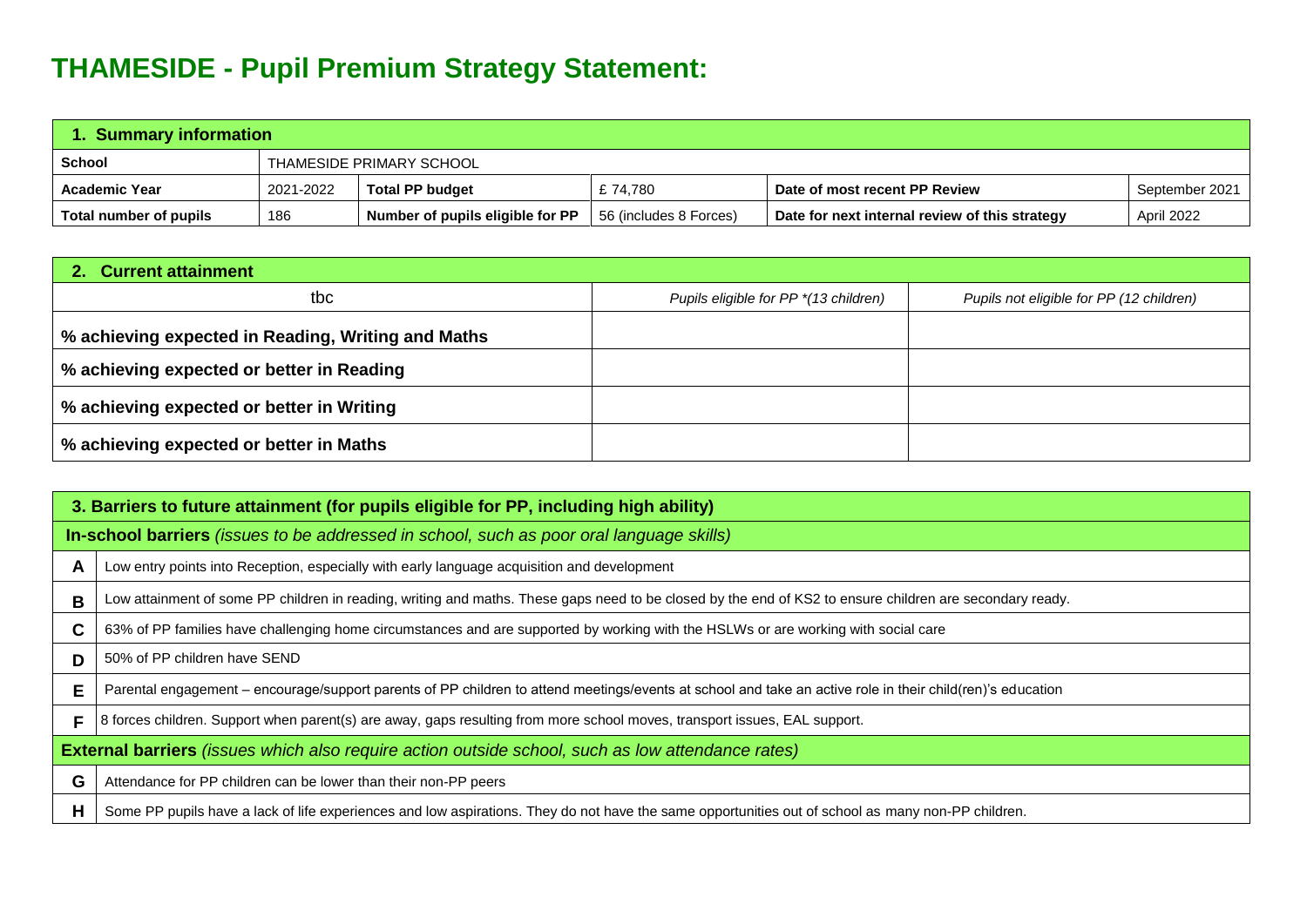|              | 4. Desired outcomes                                                                                                                                                                                                                    |                                                                                                                                                                                                                                                                                                                                                                                                                                                                 |
|--------------|----------------------------------------------------------------------------------------------------------------------------------------------------------------------------------------------------------------------------------------|-----------------------------------------------------------------------------------------------------------------------------------------------------------------------------------------------------------------------------------------------------------------------------------------------------------------------------------------------------------------------------------------------------------------------------------------------------------------|
|              | Desired outcomes and how they will be measured                                                                                                                                                                                         | Success criteria                                                                                                                                                                                                                                                                                                                                                                                                                                                |
| $\mathbf{A}$ | - To ensure PP children in Reception make better than expected progress to -<br>close the gap with non-PP peers.                                                                                                                       | Identify and close gaps resulting from missed school due to Covid-19<br>Children make better than expected progress across the year<br>Identified children take part in interventions to close attainment gaps<br>PP children take part in weekly P4C sessions to develop vocabulary and spoken language                                                                                                                                                        |
| B            | To continue to improve performance of PP children in reading, writing and<br>maths closing the gap between their progress/ attainment and that of other<br>pupils in school and nationally. Measured through standardized assessments. | Interventions to include PP children impacted by missed school due to Covid-19<br>PP children make better than expected progress thus reducing the attainment gap<br>Teachers & SLT use FFT to ensure sufficient challenge is in place for all PP children<br>Increase in % of PP children achieving ARE in reading, writing & maths by the end of KS2                                                                                                          |
| $\mathbf C$  | - To ensure children with challenging circumstances at home are supported at<br>school so they reach their potential<br>- To seek additional support for children/families were appropriate e.g. Young<br>Carers, food bank            | Families impacted financially and emotionally by Covid-19 are identified<br>Identified children and their families receive support from HSLWs<br>Appropriate services are accessed to provide additional support                                                                                                                                                                                                                                                |
| D            | - To ensure at all PP children with SEND are provided with appropriate<br>support                                                                                                                                                      | Interventions focused on reading and social groups due to impact of Covid-19<br>Targeted interventions/catch-up labels are in place to meet children's needs<br>Termly PPMs monitor progress and review support provided<br>Support with internet access and devices during periods of self isolation                                                                                                                                                           |
| Е            | - To continue to improve PP parental engagement in supporting learning and<br>improving children's welfare and well-being                                                                                                              | SLT/HSLWs identify and support families to access remote learning during lockdown/self-<br>isolation<br>- All PP parents/carers attend parents evenings and success sharing sessions<br>Families of PP families are more confident to/are able to engage with school<br>There is an increase in the number of PP children supported with reading and homework by<br>parents/carers<br>Regular phonecalls from Teachers/TAs/HSLWs during lockdown/self isolation |
| F            | Behaviour of forces/PP children on the bus is good<br>Forces PP children are supported with learning gaps<br>Support is available for forces children when parents/carers are away from<br>home or when children are facing a move     | There are no reports of inappropriate behaviour on the bus<br>Forces children make expected or better progress from their starting points<br>Identified Forces children and their families receive support from HSLWs<br>PPMs identify additional support needed for forces children and interventions put in place<br>Regular phonecalls from Teachers/TAs/HSLWs self isolation<br>Support with internet access and devices during periods of self isolation   |
| G            | To improve the attendance rates of PP children.<br>- To reduce the number of persistent absentees.                                                                                                                                     | Overall attendance will continue to improve so that PP attendance is in line with non-PP pupils,<br>improving from last year's end of year percentage of 92% towards the whole school attendance<br>target of 96%<br>- HSLWs to support families where attendance is an issue                                                                                                                                                                                   |
| н            | - PP children are provided with a variety of experiences in addition to<br>curriculum subjects                                                                                                                                         | All PP children take part in termly 'Learning to Learn' events and school visits<br>PP children are targeted when opportunities arise e.g. invites to events at local schools<br>Links are made for children to the experience and learning skills as well as possible career<br>options                                                                                                                                                                        |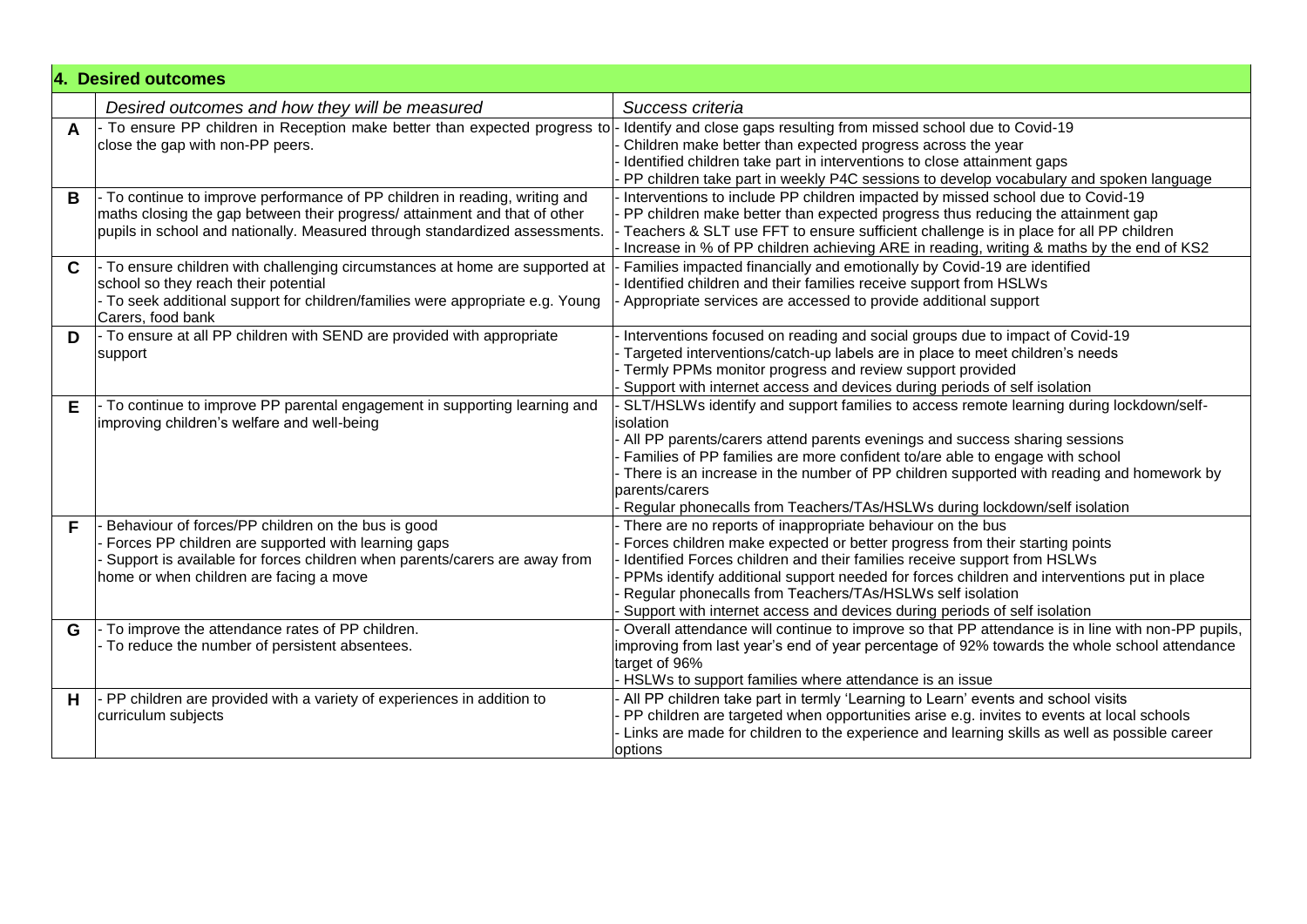| 5. Planned Expenditure                                          |                                                                                                                                                                                                                                                                                                                                                                                                                                                                                                                                                               |                                                   |                                                                                                                                               |                                               |                                 |  |
|-----------------------------------------------------------------|---------------------------------------------------------------------------------------------------------------------------------------------------------------------------------------------------------------------------------------------------------------------------------------------------------------------------------------------------------------------------------------------------------------------------------------------------------------------------------------------------------------------------------------------------------------|---------------------------------------------------|-----------------------------------------------------------------------------------------------------------------------------------------------|-----------------------------------------------|---------------------------------|--|
| Academic year                                                   | 2021-2022                                                                                                                                                                                                                                                                                                                                                                                                                                                                                                                                                     |                                                   |                                                                                                                                               |                                               |                                 |  |
|                                                                 | The three headings below demonstrate how we are using the pupil premium to improve classroom pedagogy, provide targeted support and support whole                                                                                                                                                                                                                                                                                                                                                                                                             |                                                   |                                                                                                                                               |                                               |                                 |  |
| school strategies.                                              |                                                                                                                                                                                                                                                                                                                                                                                                                                                                                                                                                               |                                                   |                                                                                                                                               |                                               |                                 |  |
| <b>Desired outcome</b>                                          | Chosen action / approach<br>What is the evidence and rationale for this choice?                                                                                                                                                                                                                                                                                                                                                                                                                                                                               | <b>Cost</b>                                       | How will you ensure it is<br>implemented well?                                                                                                | <b>Staff lead</b>                             | <b>Review</b>                   |  |
| <b>Quality of teaching for all</b>                              |                                                                                                                                                                                                                                                                                                                                                                                                                                                                                                                                                               |                                                   |                                                                                                                                               |                                               |                                 |  |
| gap between PP and<br>non PP pupils<br><b>ABCDF</b>             | Reduce the attainment  - Quality first teaching and differentiated work based on assessment<br>and prior learning<br>Staff professional development through staff meetings & INSET.<br>Close monitoring of learning, lesson observations, book looks, pupil<br>interviews.<br>Interventions and specific teaching of skills to close gaps in learning<br>Use of effective feedback and marking to enable children to make<br>progress.<br>- Termly pupil progress meetings to monitor progress and to adjust<br>provision for groups/individuals as required. | SENCo/SLT<br>£4,100<br>£4,300                     | Progress data will be monitored SLT<br>3 times a year at PPMs<br>Learning walks and monitoring<br>of pupils' work<br>- VAT and OCC moderation |                                               | Termly following<br><b>PPMs</b> |  |
| Improve attendance<br>for PP pupils to target<br>of 96%+<br>CEG | Daily phone call to any children who are absent without parental Office Staff<br>contact<br>HSLWs and SLT to work with families where attendance is below HSLWs<br>target<br>Use of parenting contracts to improve persistent absenteeism                                                                                                                                                                                                                                                                                                                     | £2,100<br><b>SLT</b><br>£2,064                    | SLT meet with HSLWs and<br>attendance officer.<br>All staff to remain vigilant in<br>improving attendance                                     | <b>DHT</b><br>Attendance Off.<br><b>HSLWs</b> | Half termly                     |  |
| <b>Targeted support</b>                                         |                                                                                                                                                                                                                                                                                                                                                                                                                                                                                                                                                               |                                                   |                                                                                                                                               |                                               |                                 |  |
| Home-School Link<br>Workers (5.5 days)<br>CDEFG                 | To work with parents/carers and families providing support with e.g.<br>parenting, housing, medical appointments and promoting positive<br>behaviour.<br>- To work with children on e.g. self-esteem, protective behaviour<br>To bring attendance of PP children in line with national expected                                                                                                                                                                                                                                                               | <b>HSLWs</b><br>£28,747                           | HT regular meetings with<br><b>HSLWs to identify</b><br>children/families requiring<br>support<br><b>HSLW</b> report to Governors             | HT                                            | Termly                          |  |
| <b>Additional Reading</b><br>Support<br><b>ABDEF</b>            | To provide additional support for small group and 1:1 reading.<br>Little Wandle ebook subscription to provide access to levelled<br>reading books at home<br>Teacher 1:1 support to enable parents to access e-books at home<br><b>Accelerated Reader</b>                                                                                                                                                                                                                                                                                                     | Teacher/TA<br>£15,000<br>AR tbc<br><b>LW £175</b> | Learning walks and monitoring<br>of pupils' work                                                                                              | <b>DHT</b>                                    | Termly at PPMs                  |  |
| Support for vulnerable<br>PP pupils<br>CDEF                     | - Aid transition from home to school e.g. settling, breakfast, uniform<br>To provide support for children on TAF/CiN/CP manage day to day<br>concerns/problems as they arise.<br>- 1:1 support/mentoring for identified children                                                                                                                                                                                                                                                                                                                              | <b>SLT</b><br>£2,408<br><b>HSLWs</b>              | HT regular meetings with<br><b>HSLWs</b>                                                                                                      | HT<br><b>HSLWs</b>                            | Ongoing                         |  |
| Additional support for<br><b>Reception Class</b><br><b>ADEF</b> | - Additional support provided to accelerate progress from low starting TA £4,000<br>points on entry to school<br>- To provide small group work for small group support in reading; Talk<br>Boost; phonics interventions; 1:1 reading<br>- To provide additional adult for reading/phonics keep-up sessions                                                                                                                                                                                                                                                    |                                                   | Progress data will be monitored SLT<br>3 times a year at PPMs<br>Learning walks and monitoring<br>of pupils' work<br>- VAT and OCC moderation |                                               | Termly at PPMs                  |  |